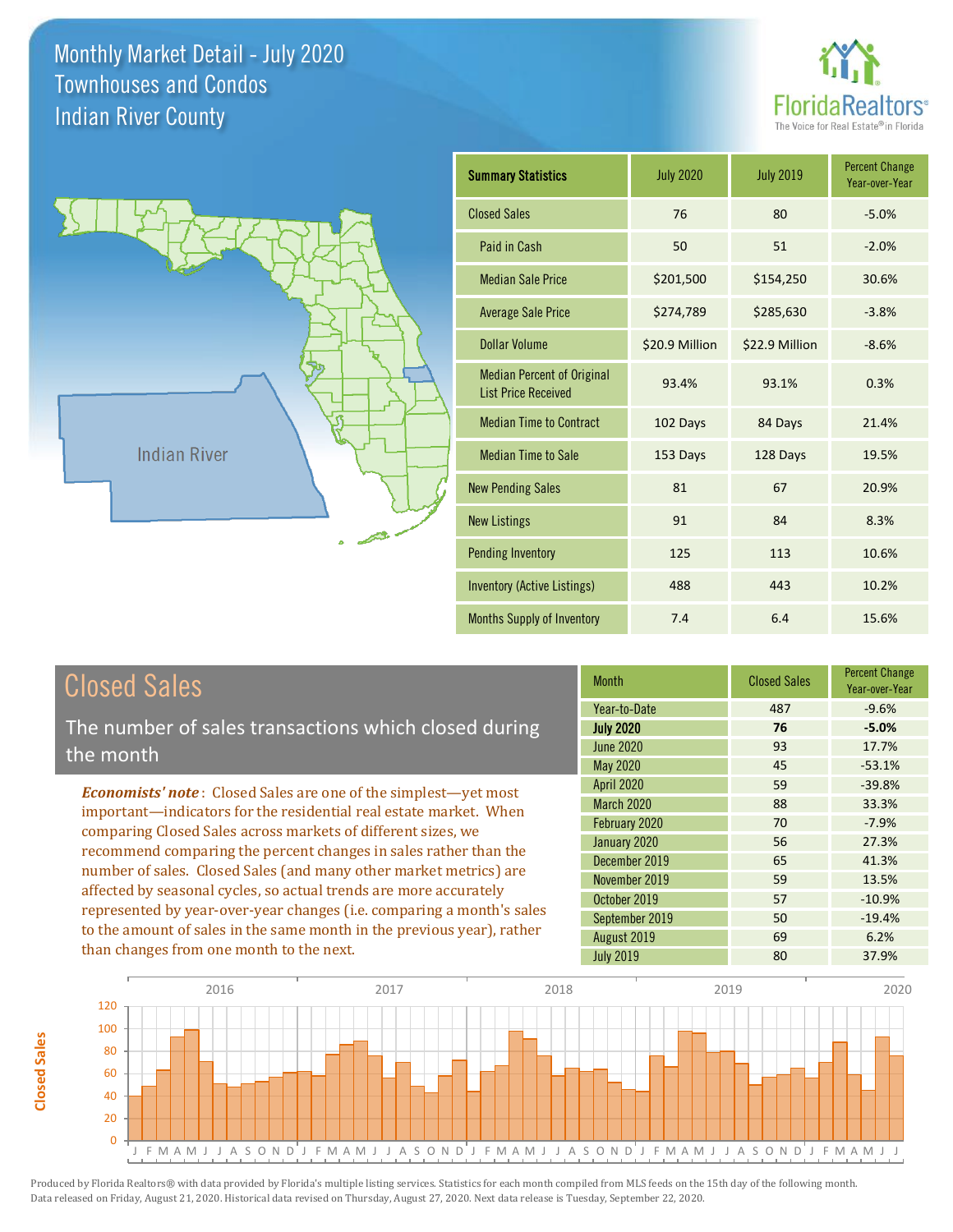

34 3.0%

38 5.6%

| Cash Sales                                                                     | <b>Month</b>      | <b>Cash Sales</b> | <b>Percent Change</b><br>Year-over-Year |
|--------------------------------------------------------------------------------|-------------------|-------------------|-----------------------------------------|
|                                                                                | Year-to-Date      | 305               | $-18.9%$                                |
| The number of Closed Sales during the month in which                           | <b>July 2020</b>  | 50                | $-2.0%$                                 |
| buyers exclusively paid in cash                                                | June 2020         | 56                | 12.0%                                   |
|                                                                                | May 2020          | 26                | $-63.9%$                                |
|                                                                                | <b>April 2020</b> | 39                | $-42.6%$                                |
|                                                                                | <b>March 2020</b> | 58                | 23.4%                                   |
| <b>Economists' note:</b> Cash Sales can be a useful indicator of the extent to | February 2020     | 41                | $-28.1%$                                |
| which investors are participating in the market. Why? Investors are            | January 2020      | 35                | 12.9%                                   |
| far more likely to have the funds to purchase a home available up front,       | December 2019     | 45                | 45.2%                                   |
| whereas the typical homebuyer requires a mortgage or some other                | November 2019     | 44                | 22.2%                                   |

J F M A M J J A S O N D J F M A M J J A S O N D J F M A M J J A S O N D J F M A M J J A S O N D J F M A M J J 0 20 40 60 80 2016 2017 2018 2019 2020

## Cash Sales as a Percentage of Closed Sales

form of financing. There are, of course, many possible exceptions, so

this statistic should be interpreted with care.

The percentage of Closed Sales during the month which were Cash Sales

*Economists' note* : This statistic is simply another way of viewing Cash Sales. The remaining percentages of Closed Sales (i.e. those not paid fully in cash) each month involved some sort of financing, such as mortgages, owner/seller financing, assumed loans, etc.

| <b>Month</b>      | <b>Percent of Closed</b><br>Sales Paid in Cash | <b>Percent Change</b><br>Year-over-Year |
|-------------------|------------------------------------------------|-----------------------------------------|
| Year-to-Date      | 62.6%                                          | $-10.3%$                                |
| <b>July 2020</b>  | 65.8%                                          | 3.1%                                    |
| <b>June 2020</b>  | 60.2%                                          | $-4.9%$                                 |
| May 2020          | 57.8%                                          | $-22.9%$                                |
| <b>April 2020</b> | 66.1%                                          | $-4.8%$                                 |
| <b>March 2020</b> | 65.9%                                          | $-7.4%$                                 |
| February 2020     | 58.6%                                          | $-21.9%$                                |
| January 2020      | 62.5%                                          | $-11.3%$                                |
| December 2019     | 69.2%                                          | 2.7%                                    |
| November 2019     | 74.6%                                          | 7.8%                                    |
| October 2019      | 59.6%                                          | 15.5%                                   |
| September 2019    | 76.0%                                          | 30.8%                                   |
| August 2019       | 71.0%                                          | 21.4%                                   |
| <b>July 2019</b>  | 63.8%                                          | $-13.9%$                                |

July 2019 **51** 18.6%

August 2019 **49** 28.9%

September 2019

October 2019

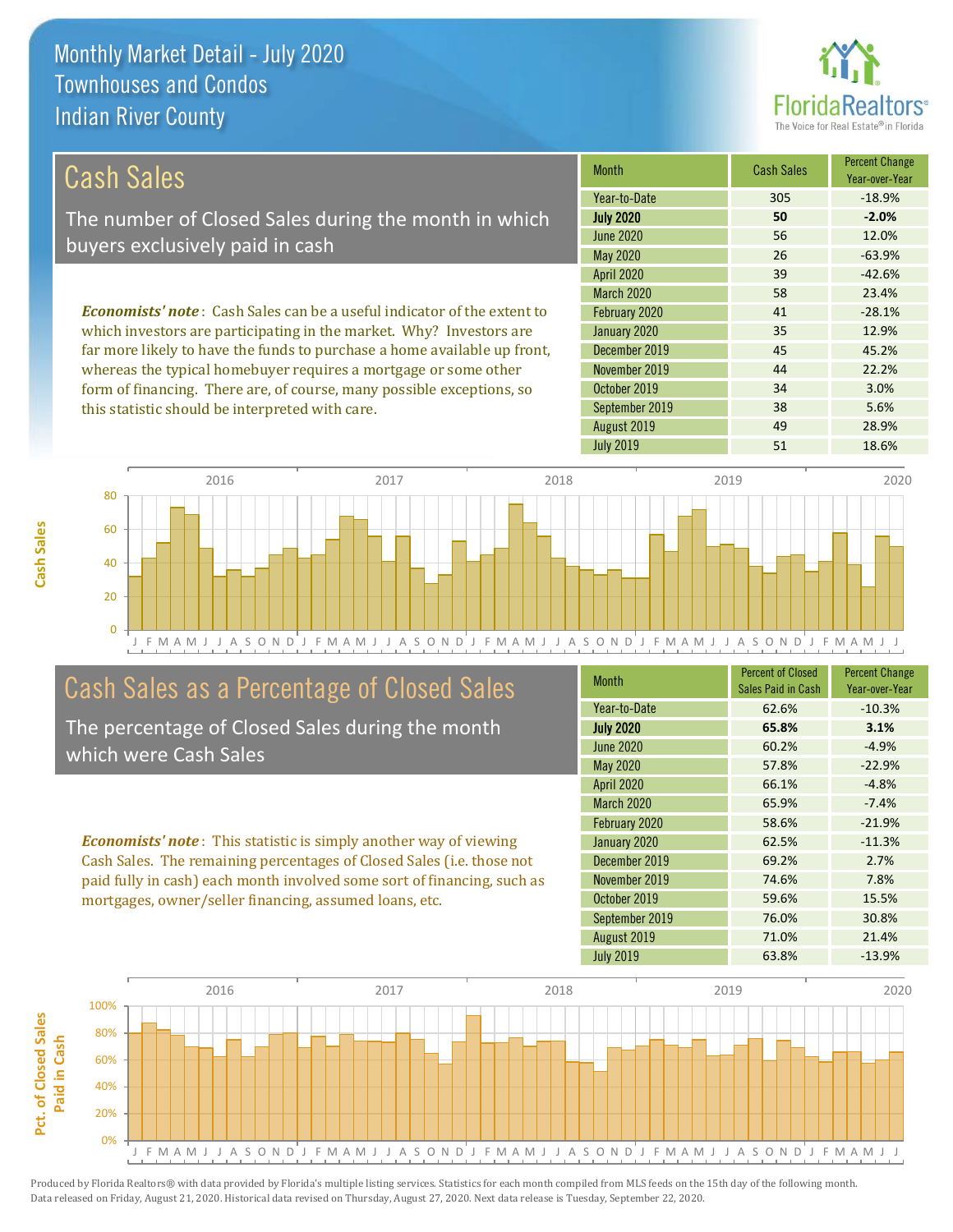

## Median Sale Price

The median sale price reported for the month (i.e. 50% of sales were above and 50% of sales were below)

*Economists' note* : Median Sale Price is our preferred summary statistic for price activity because, unlike Average Sale Price, Median Sale Price is not sensitive to high sale prices for small numbers of homes that may not be characteristic of the market area. Keep in mind that median price trends over time are not always solely caused by changes in the general value of local real estate. Median sale price only reflects the values of the homes that *sold* each month, and the mix of the types of homes that sell can change over time.

| <b>Month</b>      | <b>Median Sale Price</b> | <b>Percent Change</b><br>Year-over-Year |
|-------------------|--------------------------|-----------------------------------------|
| Year-to-Date      | \$167,000                | 0.6%                                    |
| <b>July 2020</b>  | \$201,500                | 30.6%                                   |
| <b>June 2020</b>  | \$165,000                | 7.9%                                    |
| <b>May 2020</b>   | \$156,900                | $-23.1%$                                |
| <b>April 2020</b> | \$143,500                | $-22.1%$                                |
| <b>March 2020</b> | \$185,000                | 5.7%                                    |
| February 2020     | \$160,000                | 11.3%                                   |
| January 2020      | \$161,638                | 12.6%                                   |
| December 2019     | \$155,500                | 2.0%                                    |
| November 2019     | \$157,500                | $-5.1%$                                 |
| October 2019      | \$140,000                | $-11.4%$                                |
| September 2019    | \$153,500                | 7.9%                                    |
| August 2019       | \$155,000                | 2.0%                                    |
| <b>July 2019</b>  | \$154,250                | 5.3%                                    |



### Average Sale Price

The average sale price reported for the month (i.e. total sales in dollars divided by the number of sales)

*Economists' note* : Usually, we prefer Median Sale Price over Average Sale Price as a summary statistic for home prices. However, Average Sale Price does have its uses—particularly when it is analyzed alongside the Median Sale Price. For one, the relative difference between the two statistics can provide some insight into the market for higher-end homes in an area.

| Month            | <b>Average Sale Price</b> | <b>Percent Change</b><br>Year-over-Year |
|------------------|---------------------------|-----------------------------------------|
| Year-to-Date     | \$261,003                 | $-12.4%$                                |
| <b>July 2020</b> | \$274,789                 | $-3.8%$                                 |
| <b>June 2020</b> | \$254,264                 | $-14.8%$                                |
| May 2020         | \$203,743                 | $-31.9%$                                |
| April 2020       | \$250,344                 | $-27.7%$                                |
| March 2020       | \$290,958                 | $-6.1%$                                 |
| February 2020    | \$232,388                 | 6.8%                                    |
| January 2020     | \$299,421                 | $-9.5%$                                 |
| December 2019    | \$322,464                 | 46.6%                                   |
| November 2019    | \$288,381                 | $-13.7%$                                |
| October 2019     | \$223,657                 | $-23.0%$                                |
| September 2019   | \$216,370                 | 4.0%                                    |
| August 2019      | \$211,180                 | $-9.7%$                                 |
| <b>July 2019</b> | \$285,630                 | 29.3%                                   |



Average Sale Price

**Median Sale Price**

**Median Sale Price**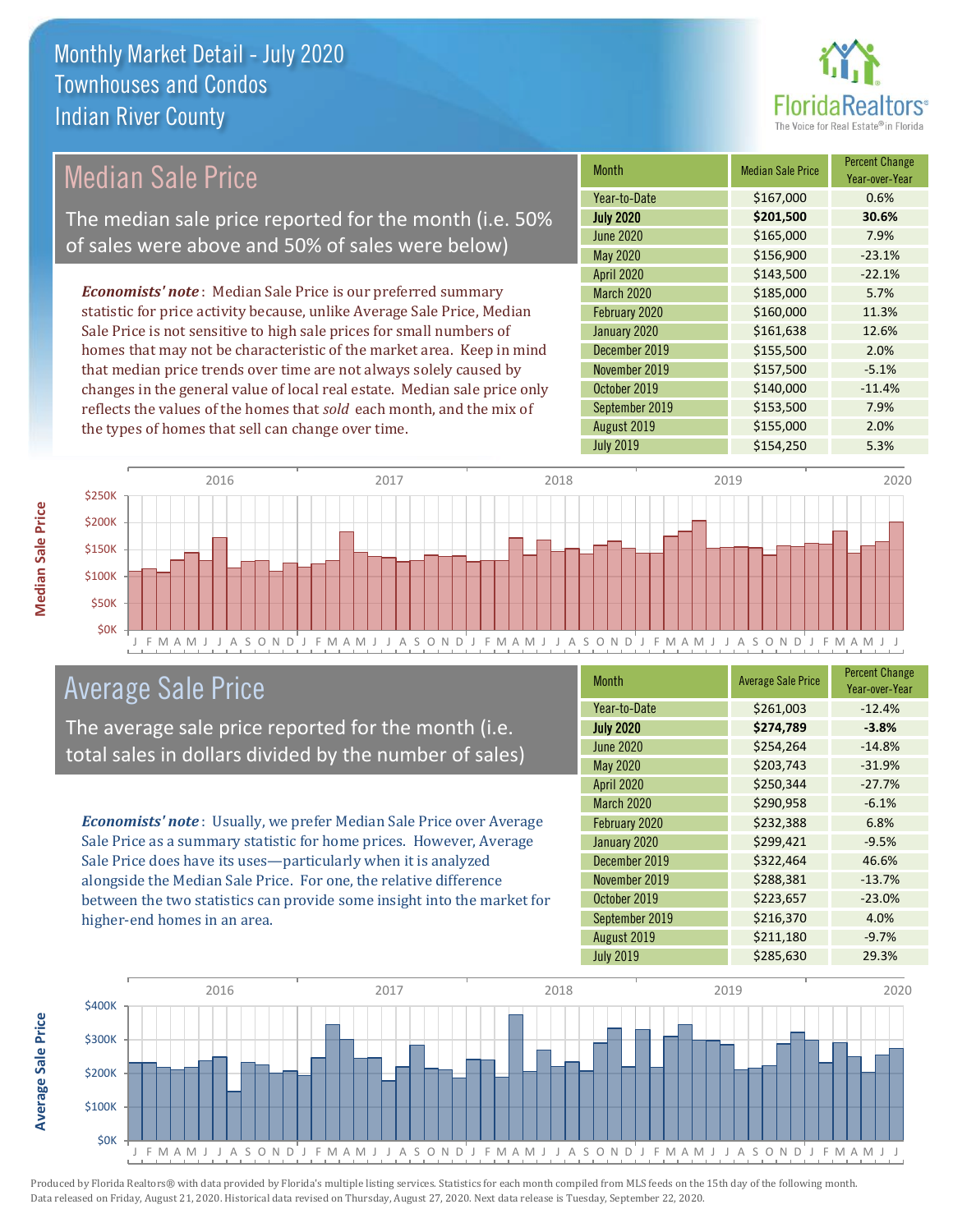

#### ollar Volume

The sum of the sale prices for all sales which closed during the month

*Economists' note* : Dollar Volume is simply the sum of all sale prices in a given time period, and can quickly be calculated by multiplying Closed Sales by Average Sale Price. It is a strong indicator of the health of the real estate industry in a market, and is of particular interest to real estate professionals, investors, analysts, and government agencies. Potential home sellers and home buyers, on the other hand, will likely be better served by paying attention to trends in the two components of Dollar Volume (i.e. sales and prices) individually.

| <b>Month</b>      | Dollar Volume   | <b>Percent Change</b><br>Year-over-Year |
|-------------------|-----------------|-----------------------------------------|
| Year-to-Date      | \$127.1 Million | $-20.8%$                                |
| <b>July 2020</b>  | \$20.9 Million  | $-8.6%$                                 |
| <b>June 2020</b>  | \$23.6 Million  | 0.3%                                    |
| May 2020          | \$9.2 Million   | $-68.1%$                                |
| <b>April 2020</b> | \$14.8 Million  | $-56.5%$                                |
| <b>March 2020</b> | \$25.6 Million  | 25.2%                                   |
| February 2020     | \$16.3 Million  | $-1.6%$                                 |
| January 2020      | \$16.8 Million  | 15.2%                                   |
| December 2019     | \$21.0 Million  | 107.1%                                  |
| November 2019     | \$17.0 Million  | $-2.1%$                                 |
| October 2019      | \$12.7 Million  | $-31.4%$                                |
| September 2019    | \$10.8 Million  | $-16.1%$                                |
| August 2019       | \$14.6 Million  | $-4.2%$                                 |
| <b>July 2019</b>  | \$22.9 Million  | 78.3%                                   |



# Median Percent of Original List Price Received

The median of the sale price (as a percentage of the original list price) across all properties selling during the month

*Economists' note* : The Median Percent of Original List Price Received is useful as an indicator of market recovery, since it typically rises as buyers realize that the market may be moving away from them and they need to match the selling price (or better it) in order to get a contract on the house. This is usually the last measure to indicate a market has shifted from down to up, so it is what we would call a *lagging* indicator.

| <b>Month</b>      | Med. Pct. of Orig.<br><b>List Price Received</b> | <b>Percent Change</b><br>Year-over-Year |
|-------------------|--------------------------------------------------|-----------------------------------------|
| Year-to-Date      | 93.3%                                            | $-0.3%$                                 |
| <b>July 2020</b>  | 93.4%                                            | 0.3%                                    |
| <b>June 2020</b>  | 92.6%                                            | 0.2%                                    |
| <b>May 2020</b>   | 94.4%                                            | 0.6%                                    |
| April 2020        | 93.8%                                            | 0.2%                                    |
| <b>March 2020</b> | 93.3%                                            | 0.1%                                    |
| February 2020     | 93.3%                                            | $-0.6%$                                 |
| January 2020      | 93.7%                                            | $-1.3%$                                 |
| December 2019     | 94.5%                                            | 1.5%                                    |
| November 2019     | 93.7%                                            | $-0.7%$                                 |
| October 2019      | 94.3%                                            | 0.0%                                    |
| September 2019    | 93.2%                                            | $-0.6%$                                 |
| August 2019       | 92.6%                                            | $-2.0%$                                 |
| <b>July 2019</b>  | 93.1%                                            | $-0.6%$                                 |

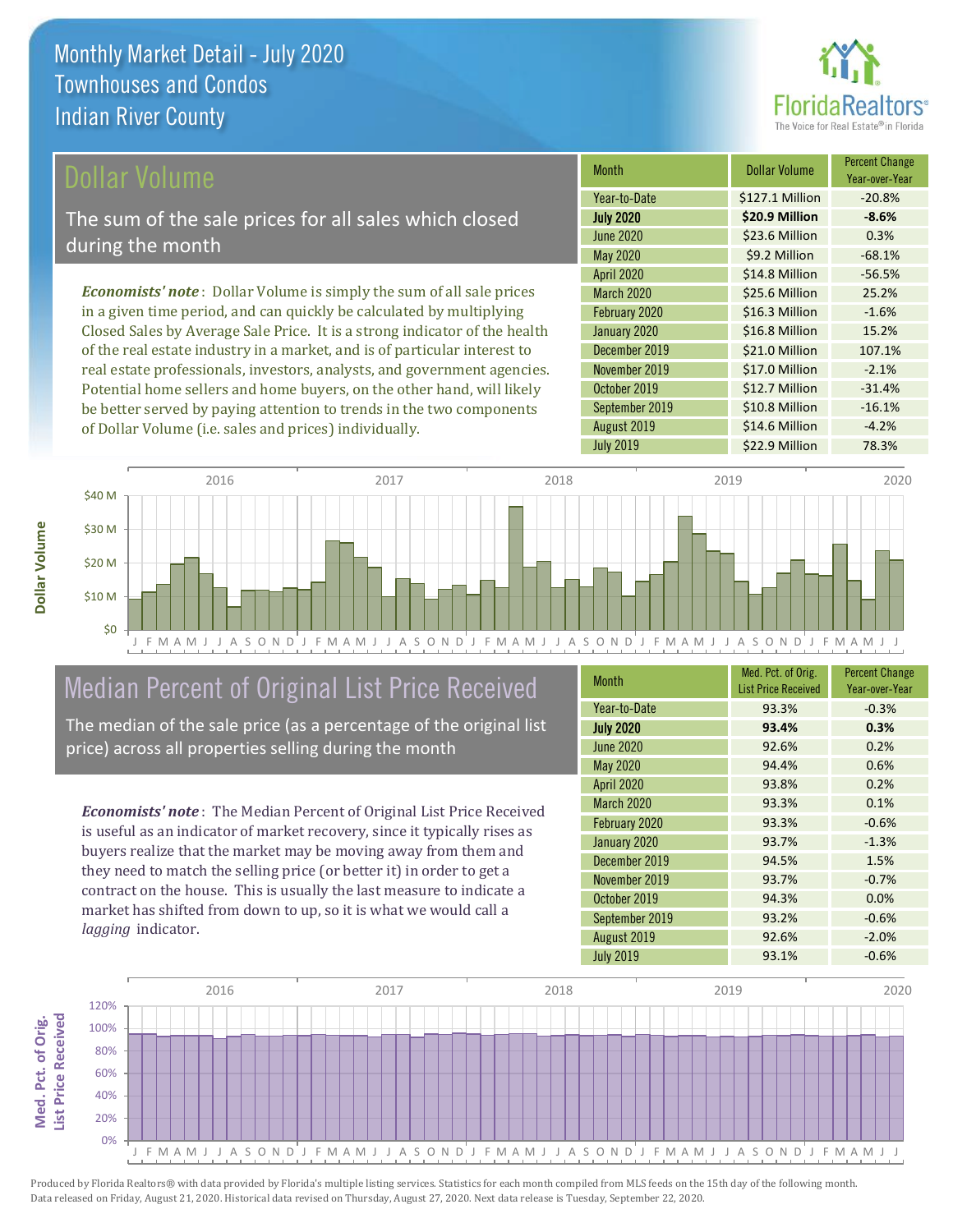

## Median Time to Contract

The median number of days between the listing date and contract date for all Closed Sales during the month

*Economists' note* : Like Time to Sale, Time to Contract is a measure of the length of the home selling process calculated for sales which closed during the month. The difference is that Time to Contract measures the number of days between the initial listing of a property and the signing of the contract which eventually led to the closing of the sale. When the gap between Median Time to Contract and Median Time to Sale grows, it is usually a sign of longer closing times and/or declining numbers of cash sales.

| <b>Month</b>      | <b>Median Time to</b><br>Contract | <b>Percent Change</b><br>Year-over-Year |
|-------------------|-----------------------------------|-----------------------------------------|
| Year-to-Date      | 79 Days                           | 38.6%                                   |
| <b>July 2020</b>  | 102 Days                          | 21.4%                                   |
| <b>June 2020</b>  | 98 Days                           | 96.0%                                   |
| <b>May 2020</b>   | 45 Days                           | $-19.6%$                                |
| <b>April 2020</b> | 33 Days                           | $-17.5%$                                |
| <b>March 2020</b> | 59 Days                           | $-11.9%$                                |
| February 2020     | 83 Days                           | 5.1%                                    |
| January 2020      | 75 Days                           | 29.3%                                   |
| December 2019     | 41 Days                           | $-21.2%$                                |
| November 2019     | 64 Days                           | $-5.9%$                                 |
| October 2019      | 52 Days                           | $-44.1%$                                |
| September 2019    | 106 Days                          | 158.5%                                  |
| August 2019       | 57 Days                           | $-5.0%$                                 |
| <b>July 2019</b>  | 84 Days                           | $-2.3%$                                 |



### Median Time to Sale

**Median Time to Contract**

**Median Time to** 

The median number of days between the listing date and closing date for all Closed Sales during the month

*Economists' note* : Time to Sale is a measure of the length of the home selling process, calculated as the number of days between the initial listing of a property and the closing of the sale. *Median* Time to Sale is the amount of time the "middle" property selling this month was on the market. That is, 50% of homes selling this month took *less* time to sell, and 50% of homes took *more* time to sell. Median Time to Sale gives a more accurate picture than Average Time to Sale, which can be skewed upward by small numbers of properties taking an abnormally long time to sell.

| <b>Month</b>      | <b>Median Time to Sale</b> | <b>Percent Change</b><br>Year-over-Year |
|-------------------|----------------------------|-----------------------------------------|
| Year-to-Date      | 111 Days                   | 9.9%                                    |
| <b>July 2020</b>  | 153 Days                   | 19.5%                                   |
| <b>June 2020</b>  | 134 Days                   | 44.1%                                   |
| <b>May 2020</b>   | 81 Days                    | $-18.2%$                                |
| April 2020        | 88 Days                    | 0.0%                                    |
| <b>March 2020</b> | 107 Days                   | 5.9%                                    |
| February 2020     | 110 Days                   | 8.9%                                    |
| January 2020      | 106 Days                   | 11.6%                                   |
| December 2019     | 76 Days                    | $-14.6%$                                |
| November 2019     | 99 Days                    | $-13.9%$                                |
| October 2019      | 97 Days                    | $-24.2%$                                |
| September 2019    | 161 Days                   | 98.8%                                   |
| August 2019       | 86 Days                    | $-20.4%$                                |
| <b>July 2019</b>  | 128 Days                   | 4.9%                                    |

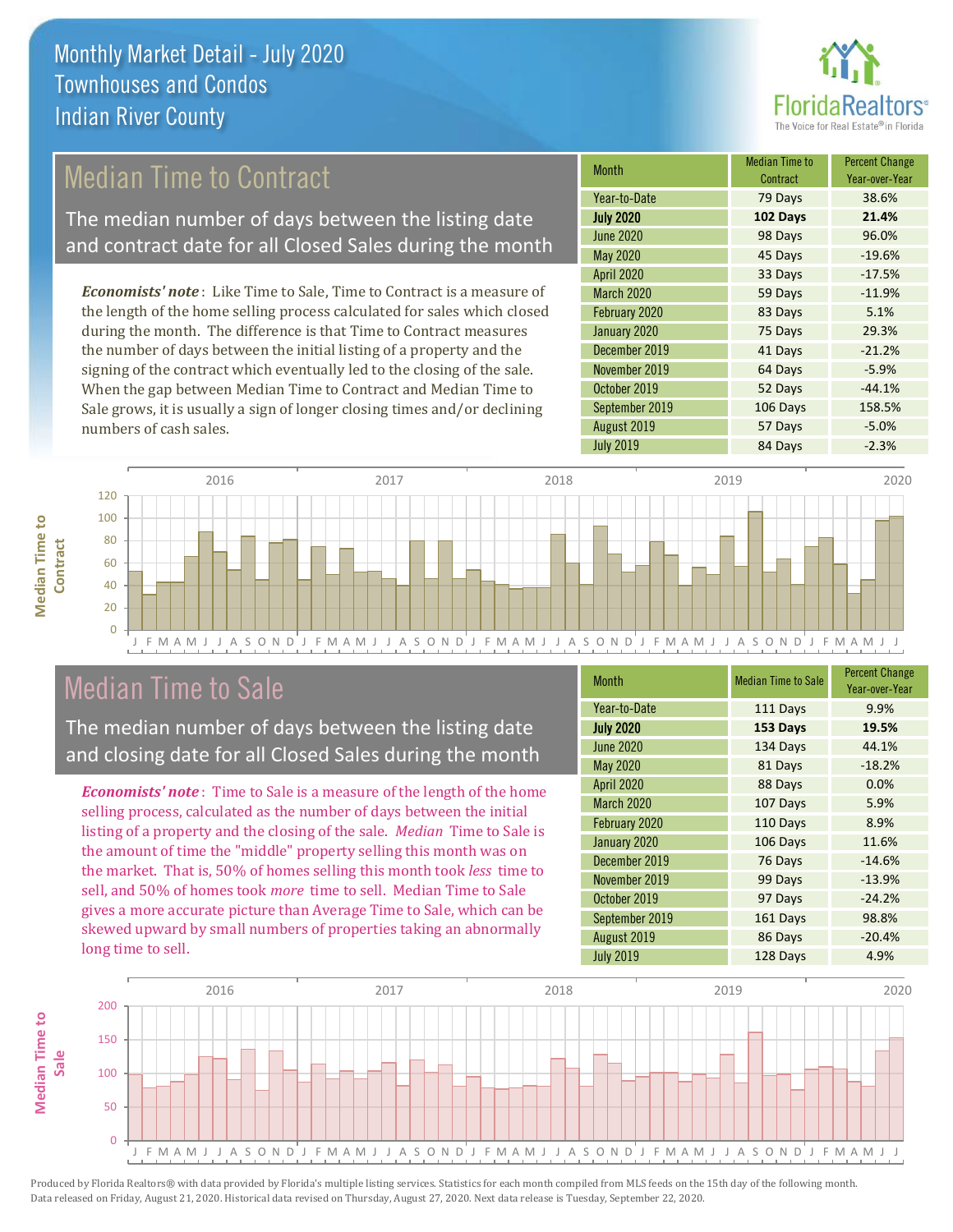distressed properties for sale.



| <b>New Pending Sales</b>                                                       | <b>Month</b>      | <b>New Pending Sales</b> | <b>Percent Change</b><br>Year-over-Year |
|--------------------------------------------------------------------------------|-------------------|--------------------------|-----------------------------------------|
|                                                                                | Year-to-Date      | 570                      | $-1.6%$                                 |
| The number of listed properties that went under                                | <b>July 2020</b>  | 81                       | 20.9%                                   |
| contract during the month                                                      | June 2020         | 93                       | 31.0%                                   |
|                                                                                | May 2020          | 95                       | 4.4%                                    |
|                                                                                | <b>April 2020</b> | 46                       | $-49.5%$                                |
| <b>Economists' note</b> : Because of the typical length of time it takes for a | <b>March 2020</b> | 70                       | $-27.1%$                                |
| sale to close, economists consider Pending Sales to be a decent                | February 2020     | 93                       | 19.2%                                   |
| indicator of potential future Closed Sales. It is important to bear in         | January 2020      | 92                       | 8.2%                                    |
| mind, however, that not all Pending Sales will be closed successfully.         | December 2019     | 57                       | 18.8%                                   |
| So, the effectiveness of Pending Sales as a future indicator of Closed         | November 2019     | 55                       | $-5.2%$                                 |
| Sales is susceptible to changes in market conditions such as the               | October 2019      | 73                       | 62.2%                                   |

J F M A M J J A S O N D J F M A M J J A S O N D J F M A M J J A S O N D J F M A M J J A S O N D J F M A M J J  $\Omega$ 20 40 60 80 100 120 2016 2017 2018 2019 2020

# New Listings

The number of properties put onto the market during the month

availability of financing for homebuyers and the inventory of

*Economists' note* : New Listings tend to rise in delayed response to increasing prices, so they are often seen as a lagging indicator of market health. As prices rise, potential sellers raise their estimations of value—and in the most recent cycle, rising prices have freed up many potential sellers who were previously underwater on their mortgages. Note that in our calculations, we take care to not include properties that were recently taken off the market and quickly relisted, since these are not really *new* listings.

| <b>Month</b>     | <b>New Listings</b> | <b>Percent Change</b><br>Year-over-Year |
|------------------|---------------------|-----------------------------------------|
| Year-to-Date     | 785                 | 2.1%                                    |
| <b>July 2020</b> | 91                  | 8.3%                                    |
| <b>June 2020</b> | 99                  | 37.5%                                   |
| <b>May 2020</b>  | 157                 | 91.5%                                   |
| April 2020       | 90                  | $-21.1%$                                |
| March 2020       | 112                 | $-18.2%$                                |
| February 2020    | 96                  | $-23.2%$                                |
| January 2020     | 140                 | $-9.7%$                                 |
| December 2019    | 81                  | 11.0%                                   |
| November 2019    | 123                 | 11.8%                                   |
| October 2019     | 132                 | 28.2%                                   |
| September 2019   | 65                  | $-8.5%$                                 |
| August 2019      | 85                  | $-18.3%$                                |
| <b>July 2019</b> | 84                  | 29.2%                                   |

September 2019 **55** 12.2% August 2019 **63** -21.3% July 2019 **67** 13.6%



Produced by Florida Realtors® with data provided by Florida's multiple listing services. Statistics for each month compiled from MLS feeds on the 15th day of the following month. Data released on Friday, August 21, 2020. Historical data revised on Thursday, August 27, 2020. Next data release is Tuesday, September 22, 2020.

**New Listings**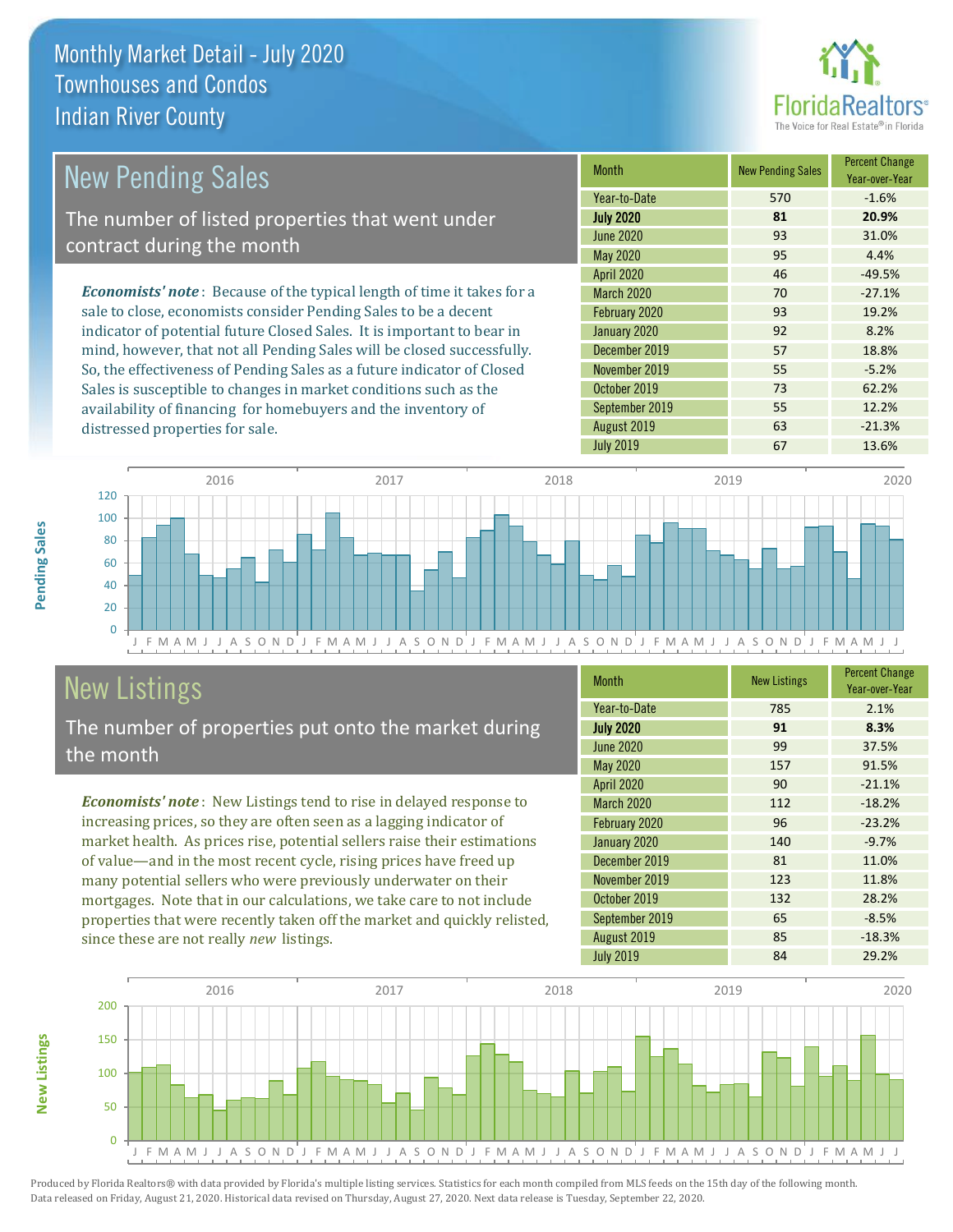

# Inventory (Active Listings)

The number of property listings active at the end of the month

*Economists' note* : There are a number of ways to define and calculate Inventory. Our method is to simply count the number of active listings on the last day of the month, and hold this number to compare with the same month the following year. Inventory rises when New Listings are outpacing the number of listings that go off-market (regardless of whether they actually sell). Likewise, it falls when New Listings aren't keeping up with the rate at which homes are going off-market.

| Month                    | Inventory | <b>Percent Change</b><br>Year-over-Year |
|--------------------------|-----------|-----------------------------------------|
| <b>YTD (Monthly Avg)</b> | 533       | 5.8%                                    |
| <b>July 2020</b>         | 488       | 10.2%                                   |
| <b>June 2020</b>         | 507       | 9.5%                                    |
| May 2020                 | 565       | 9.3%                                    |
| <b>April 2020</b>        | 559       | 3.7%                                    |
| <b>March 2020</b>        | 544       | 2.6%                                    |
| February 2020            | 527       | $-1.9%$                                 |
| January 2020             | 539       | 7.6%                                    |
| December 2019            | 539       | 21.7%                                   |
| November 2019            | 511       | 12.8%                                   |
| October 2019             | 456       | 9.1%                                    |
| September 2019           | 418       | 14.5%                                   |
| August 2019              | 430       | 17.2%                                   |
| <b>July 2019</b>         | 443       | 26.2%                                   |



# Months Supply of Inventory

An estimate of the number of months it will take to deplete the current Inventory given recent sales rates

*Economists' note* : MSI is a useful indicator of market conditions. The benchmark for a balanced market (favoring neither buyer nor seller) is 5.5 months of inventory. Anything higher is traditionally a buyers' market, and anything lower is a sellers' market. There is no single accepted way of calculating MSI. A common method is to divide current Inventory by the most recent month's Closed Sales count, but this count is a usually poor predictor of future Closed Sales due to seasonal cycles. To eliminate seasonal effects, we use the 12-month average of monthly Closed Sales instead.

| <b>Month</b>             | <b>Months Supply</b> | <b>Percent Change</b><br>Year-over-Year |
|--------------------------|----------------------|-----------------------------------------|
| <b>YTD (Monthly Avg)</b> | 8.0                  | 5.3%                                    |
| <b>July 2020</b>         | 7.4                  | 15.6%                                   |
| <b>June 2020</b>         | 7.7                  | 11.6%                                   |
| May 2020                 | 8.7                  | 13.0%                                   |
| April 2020               | 8.1                  | 0.0%                                    |
| March 2020               | 7.5                  | $-6.3%$                                 |
| February 2020            | 7.5                  | $-7.4%$                                 |
| January 2020             | 7.6                  | $-1.3%$                                 |
| December 2019            | 7.7                  | 13.2%                                   |
| November 2019            | 7.5                  | 11.9%                                   |
| October 2019             | 6.7                  | 9.8%                                    |
| September 2019           | 6.1                  | 10.9%                                   |
| August 2019              | 6.2                  | 10.7%                                   |
| <b>July 2019</b>         | 6.4                  | 20.8%                                   |

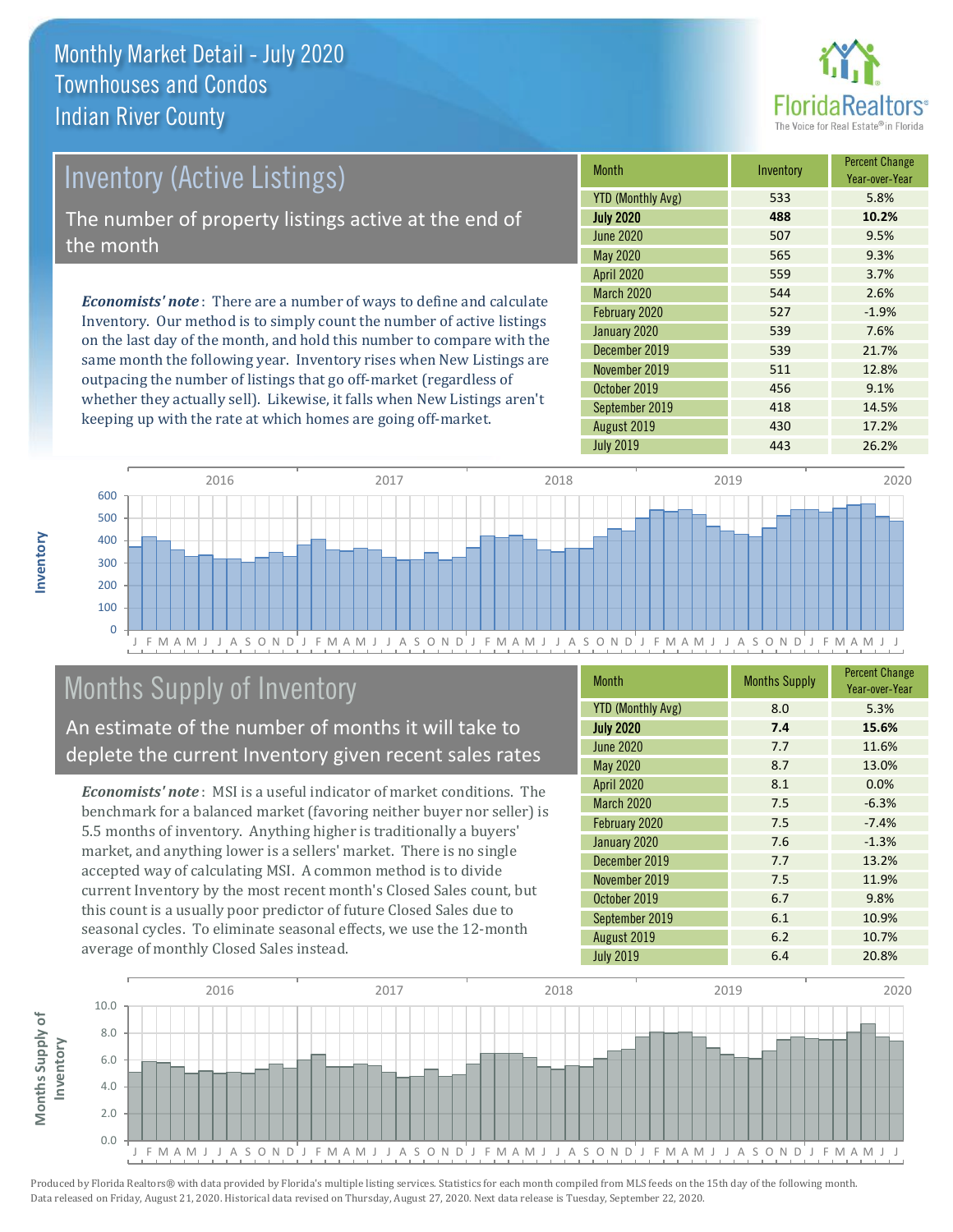

# Closed Sales by Sale Price

The number of sales transactions which closed during the month

*Economists' note:* Closed Sales are one of the simplest—yet most important—indicators for the residential real estate market. When comparing Closed Sales across markets of different sizes, we recommend comparing the percent changes in sales rather than the number of sales. Closed Sales (and many other market metrics) are affected by seasonal cycles, so actual trends are more accurately represented by year-over-year changes (i.e. comparing a month's sales to the amount of sales in the same month in the previous year), rather than changes from one month to the next.





#### Median Time to Contract by Sale Price The median number of days between the listing date and contract date for all Closed Sales during the month

*Economists' note* : Like Time to Sale, Time to Contract is a measure of the length of the home selling process calculated for sales which closed during the month. The difference is that Time to Contract measures the number of days between the initial listing of a property and the signing of the contract which eventually led to the closing of the sale. When the gap between Median Time to Contract and Median Time to Sale grows, it is usually a sign of longer closing times and/or declining numbers of cash sales.

| <b>Sale Price</b>     | Median Time to<br>Contract | <b>Percent Change</b><br>Year-over-Year |
|-----------------------|----------------------------|-----------------------------------------|
| Less than \$50,000    | (No Sales)                 | N/A                                     |
| $$50,000 - $99,999$   | 63 Days                    | $-22.2%$                                |
| $$100,000 - $149,999$ | 71 Days                    | 4.4%                                    |
| $$150,000 - $199,999$ | 56 Days                    | 30.2%                                   |
| \$200,000 - \$249,999 | 36 Days                    | $-16.3%$                                |
| \$250,000 - \$299,999 | 91 Days                    | $-23.5%$                                |
| \$300,000 - \$399,999 | 218 Days                   | 89.6%                                   |
| \$400,000 - \$599,999 | 135 Days                   | 25.0%                                   |
| \$600,000 - \$999,999 | 121 Days                   | 137.3%                                  |
| \$1,000,000 or more   | 475 Days                   | 271.1%                                  |



Produced by Florida Realtors® with data provided by Florida's multiple listing services. Statistics for each month compiled from MLS feeds on the 15th day of the following month. Data released on Friday, August 21, 2020. Historical data revised on Thursday, August 27, 2020. Next data release is Tuesday, September 22, 2020.

**Median Time to Contract**

**Median Time to Contract**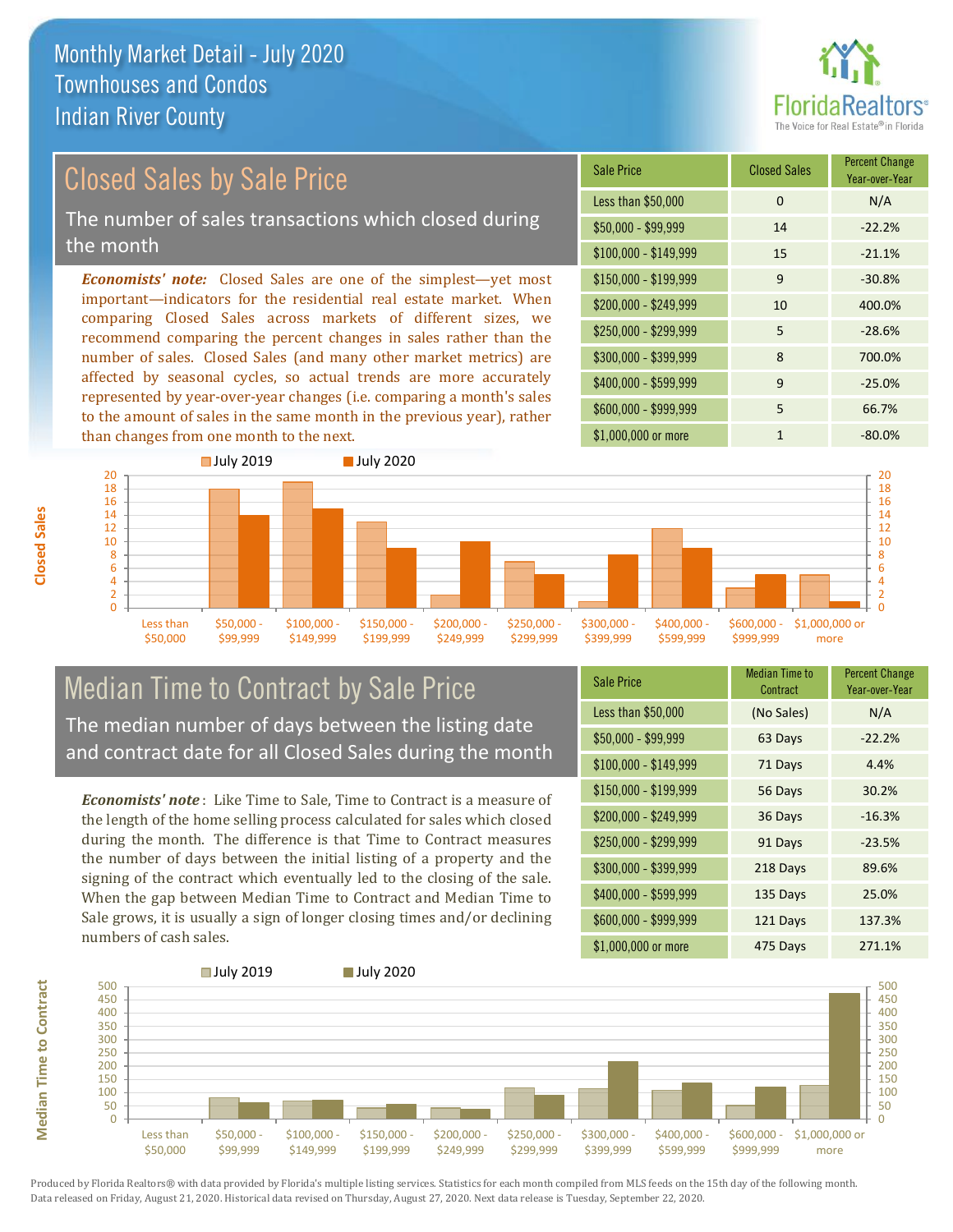

# New Listings by Initial Listing Price

The number of properties put onto the market during the month

*Economists' note:* New Listings tend to rise in delayed response to increasing prices, so they are often seen as a lagging indicator of market health. As prices rise, potential sellers raise their estimations of value—and in the most recent cycle, rising prices have freed up many potential sellers who were previously underwater on their mortgages. Note that in our calculations, we take care to not include properties that were recently taken off the market and quickly relisted, since these are not really *new* listings.

| <b>Initial Listing Price</b> | <b>New Listings</b> | <b>Percent Change</b><br>Year-over-Year |
|------------------------------|---------------------|-----------------------------------------|
| Less than \$50,000           | $\Omega$            | $-100.0%$                               |
| $$50,000 - $99,999$          | 12                  | 0.0%                                    |
| $$100,000 - $149,999$        | 26                  | 30.0%                                   |
| $$150,000 - $199,999$        | 17                  | 13.3%                                   |
| \$200,000 - \$249,999        | $\mathsf{q}$        | 50.0%                                   |
| \$250,000 - \$299,999        | 5                   | 66.7%                                   |
| \$300,000 - \$399,999        | 9                   | $-50.0%$                                |
| \$400,000 - \$599,999        | 8                   | 300.0%                                  |
| \$600,000 - \$999,999        | 4                   | 33.3%                                   |
| \$1,000,000 or more          | 1                   | $-75.0%$                                |



### Inventory by Current Listing Price The number of property listings active at the end of the month

*Economists' note* : There are a number of ways to define and calculate Inventory. Our method is to simply count the number of active listings on the last day of the month, and hold this number to compare with the same month the following year. Inventory rises when New Listings are outpacing the number of listings that go off-market (regardless of whether they actually sell). Likewise, it falls when New Listings aren't keeping up with the rate at which homes are going off-market.

| <b>Current Listing Price</b> | Inventory | <b>Percent Change</b><br>Year-over-Year |
|------------------------------|-----------|-----------------------------------------|
| Less than \$50,000           | 0         | N/A                                     |
| $$50,000 - $99,999$          | 58        | 31.8%                                   |
| $$100,000 - $149,999$        | 98        | 60.7%                                   |
| $$150,000 - $199,999$        | 50        | 19.0%                                   |
| \$200,000 - \$249,999        | 30        | $-6.3%$                                 |
| \$250,000 - \$299,999        | 43        | 16.2%                                   |
| \$300,000 - \$399,999        | 59        | $-28.0%$                                |
| \$400,000 - \$599,999        | 51        | $-1.9%$                                 |
| \$600,000 - \$999,999        | 46        | 0.0%                                    |
| \$1,000,000 or more          | 53        | 12.8%                                   |



Produced by Florida Realtors® with data provided by Florida's multiple listing services. Statistics for each month compiled from MLS feeds on the 15th day of the following month. Data released on Friday, August 21, 2020. Historical data revised on Thursday, August 27, 2020. Next data release is Tuesday, September 22, 2020.

**Inventory**